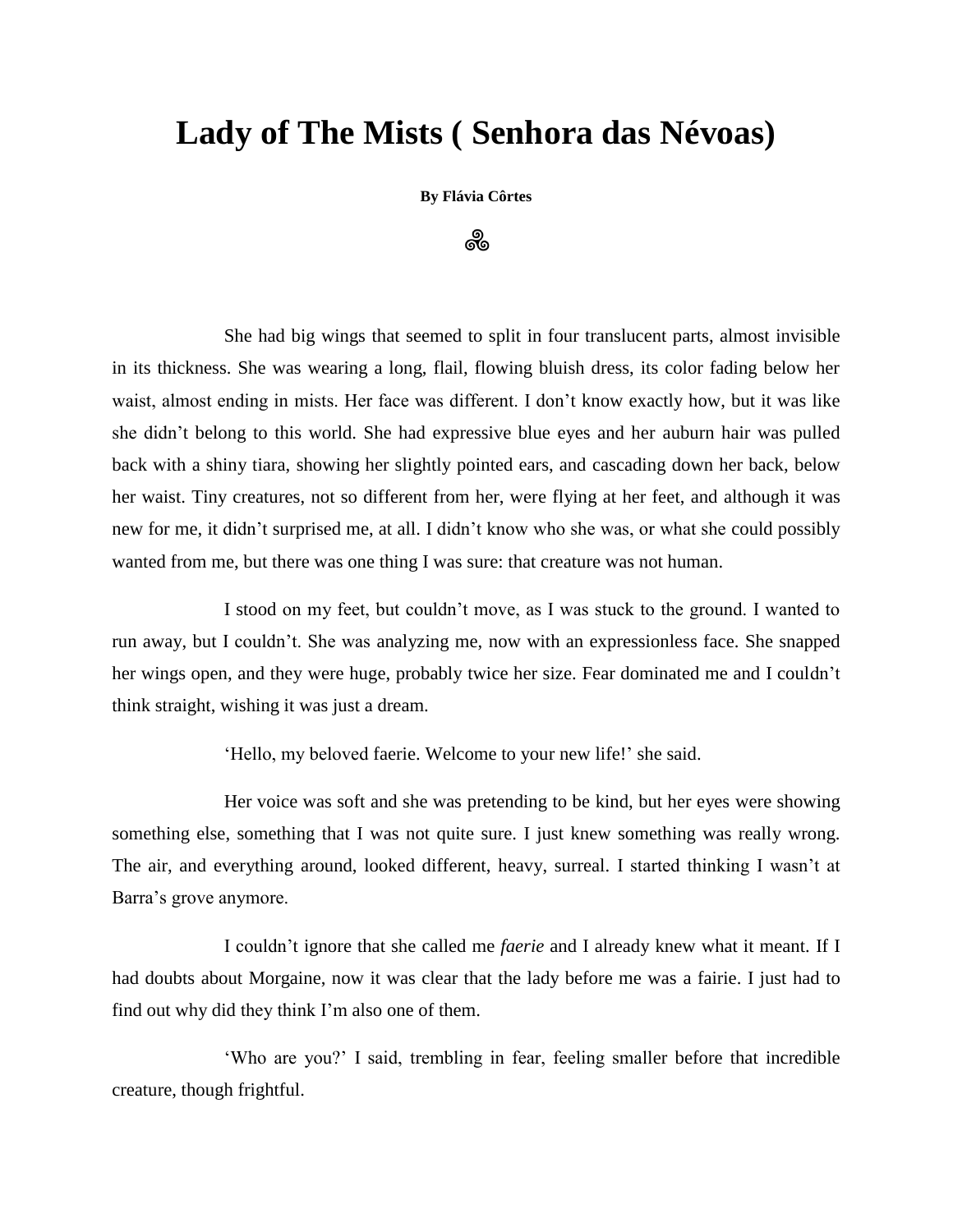'I am Eileen and we are going to be friends from now on.' She spoke coldly, and her last words hit me like a stab, making my entire body shudder.

'What do you want from me?' My voice sounded helpless. She grinned, enigmatic.

'Your training begins now. You need to leave this shallow life behind and embrace your destiny.'

'Why does everyone talk to me about destiny? I make my destiny!' Anger started flowing through my chest, surprising me, though she didn't look to bother. On the contrary, she seemed to be amused.

I took back control of my body and started to withdraw from her, as quick as possible. I needed to get back home. I run into the grove exit, but the more I walked away, the less I recognized that place. The plant life was very different from the one I was used to and I couldn't find the alongside dirt track, not even the playgrounds. I stopped walking, exhausted, and bended over, putting my hands on my knees, trying to catch my breath.

Astonished, I saw her in front of me, restless, as she has never moved.

'Your powers must have been disclosing since the last full moon. But they will tonight, during the solstice; they shall settle, although instable and unpredictable at first.

'Powers?' I felt dizzy.

She was nothing like Morgaine. Her personality seemed to be totally different. She didn't ask, she commanded. And something about her voice crossed over my soul, but not in a pleasant way. Her eyes revealed some contempt and I was wondering why that fairie was so interested on me.

'You just have to accept them when they come. The less you fight, the more ethereal you become, and closest to your essence you shall be. I will be by your side from now on, guiding, and training you. You only need to summon me.'

'Sum. What?'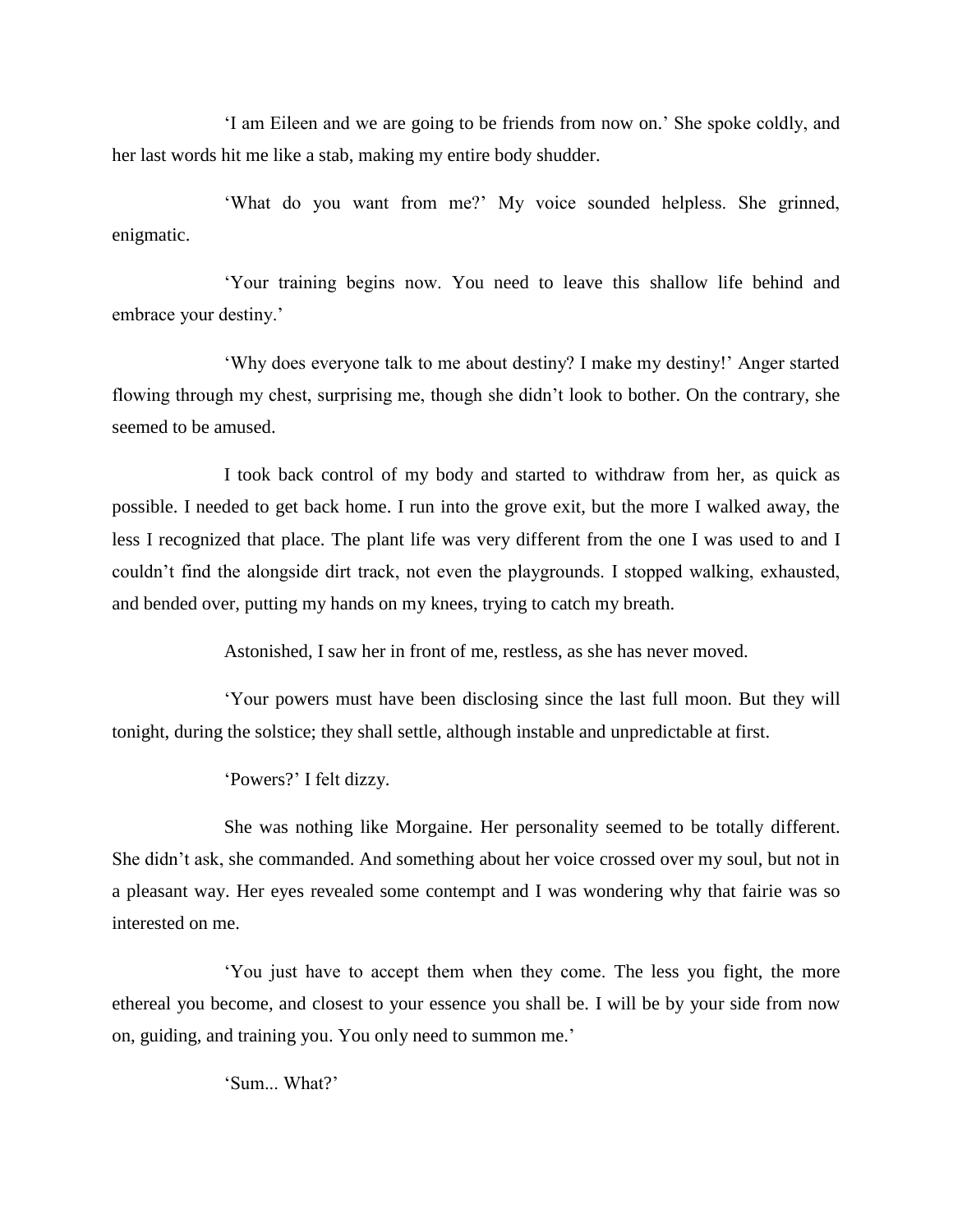'Call me, Isa. You just need to call me and I will be here. Come to my side and you will never regret.'

'No!' I yelled, decided to end that craziness up, running away from her once again.

This is where the chase begun. The night seemed to be endless. I don't even know how much time it lasted, but our conversation kept going on like this: I started running in circles, among the trees, desperate to find a way out and get rid of that creature, but she was too powerful and emerged before me wherever I was, hunting me with her words, predicting my future and my destiny, with no shame.

'Your transformation has begun, it is only a matter of time now. Do not fight against your destiny. Let the energy flows through your body and come with me to Ynys Afallach.'

'You mean Avalon?' I said without thinking and, unwittingly, I feared for Morgaine.

'I know she came to you,' she said, as she was reading my thoughts. 'Do not trust on her sweet words, Isa. I am your rightful ancestor and you should trust me. I am the only way you can find your path back.'

'I ain't find no path! I don't wanna be a faerie! I'm happy here!'

'What is happiness, Isa?' she seemed surprised. 'You don't even know what real happiness is. You can only be complete when you accept all your potential.'

'I am already complete! Can't you see?' I stretched my arms beside my body, defiant.

She scanned me. Then glanced to herself, in some ironic way. So I got it. For her, being perfect was being just like her. But I didn't want any of that for me. Didn't matter how tempting it was.